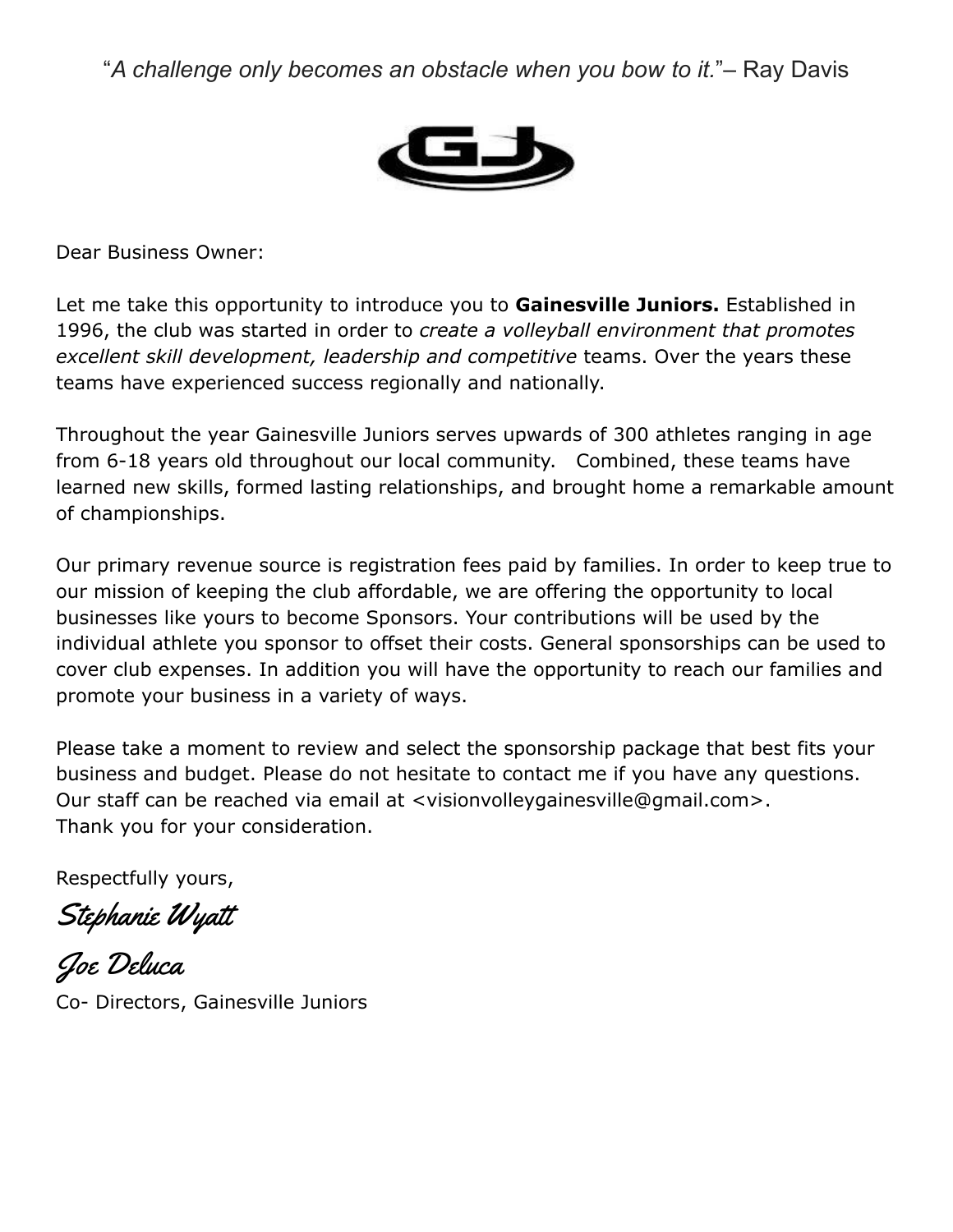

#### **2022 Gainesville Juniors Sponsorship Packages**

Gainesville Juniors sponsors are businesses, organizations, or individuals that sponsor athletes in the club. In return for their support, sponsors will have access to over 200 families and potential patrons as well as the following benefits:

## **\_\_\_ CORPORATE SPONSOR (Minimum \$5,000)**

Your business can be shown as "Title" or "Major" club sponsor for Vision Volleyball. Please contact us for details on this level. All the below benefits plus logo on practice tshirt.

## **\_\_\_ PLATINUM SPONSOR (Minimum \$2500)**

If you choose, participate in our Sponsor of the Month promotion with an opportunity to access all our athletes and families by providing coupons, menus, offers, brochures, etc. Your company logo on the club website with a link to your website and a banner in the facility

#### **\_\_\_ GOLD SPONSOR (Minimum \$1000)**

Your company logo on the club website with a link to your website and banner in the gym

# \_\_\_**SILVER SPONSOR (Minimum \$500)**

Your company logo on the club website

*Gainesville Juniors is a not for profit 5013c under the AAU Sports umbrella.*